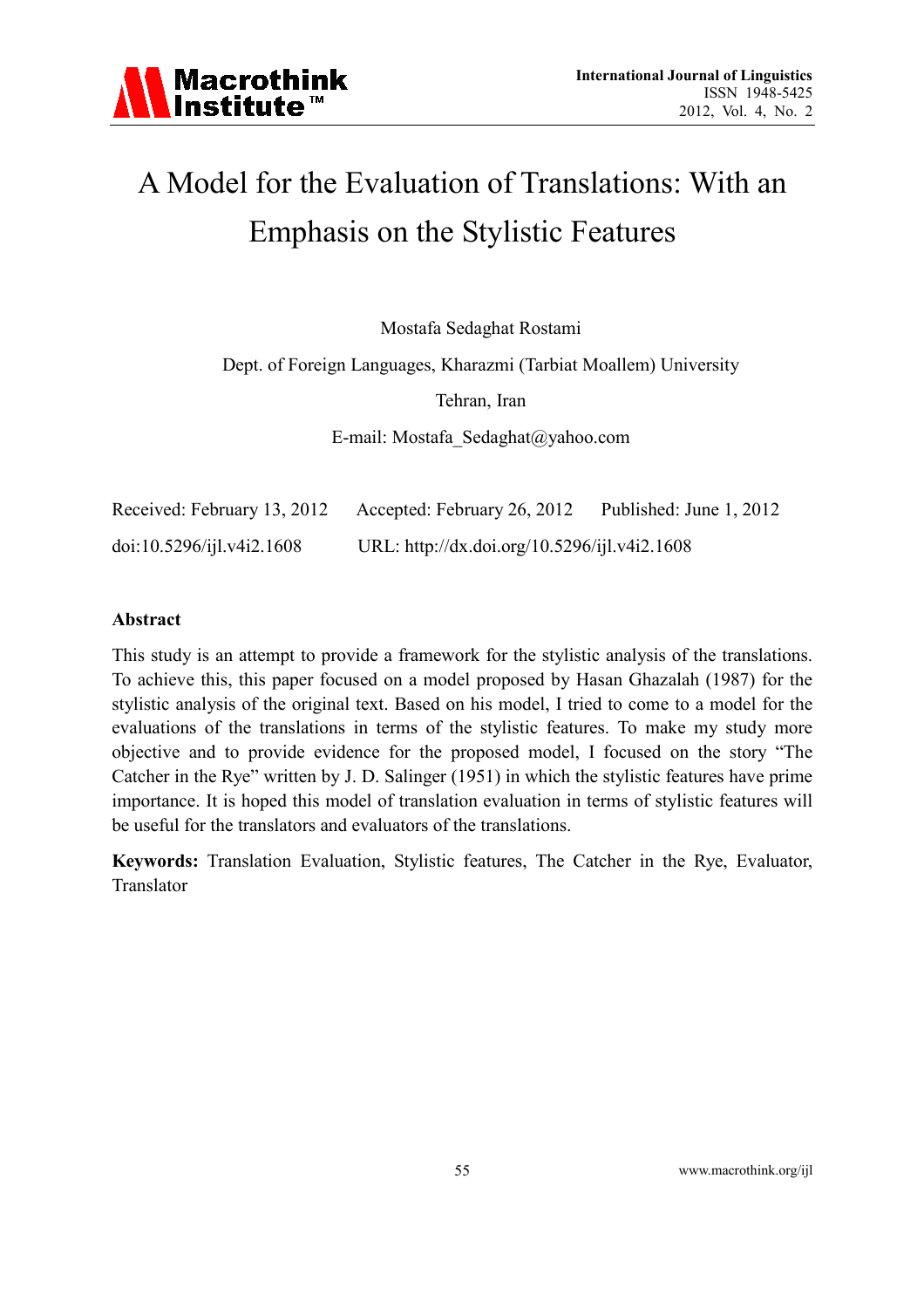

### **1. Introduction**

According to Enkvist (1973:11), the style is "as common as it is elusive. Most of us speak about it even lovingly, though few of us are willing to say precisely what it means." Many attempts have been made to define it, ranging from viewing it as the moulding of the message, to identifying it with the author, to rejecting it in part and in toto, to regarding it as a choice and a substantial determiner and component of meaning (Ghazalah 1987:35). However, there is a connection between the stylistics and traditional rhetoric. To provide evidence for this connection we can mention a statement quoted by Graham Hough (1969:1 - 4):

> "The modern study of style, i.e. stylistics, has its roots in classical rhetoric: the ancient art of persuasive speech, which has always had a close affinity with literature, probably because it was regarded as a persuasive discourse…. Classical rhetoric was prescriptive in that it provided guidance as to how to be persuasive, whereas modern stylistics is descriptive in that it seeks to point out the linguistic features that can be associated with particular effects."

Isidore Chukwuma Nnadi (2010:33) believes that style is the manner of expressing one's thoughts. Just as there are various ways of doing things, there are stylistic variations in language use. Style is also distinctive in the sense that the language used in some way is significant for the thematic design of any genre. This distinctive aspect of style is predicated upon the fact that from a variety of items of language, the writer chooses and arranges them, depending on the genre, form, theme, author's general disposition, etc. A style can be good or bad, plain or unmarked. A style is said to be unmarked when the writing is of *zero degree* – " zero degree" being a term first used by Rolland Barthes (1967) to denote "absence of style" in the classical French writing by Camus. The appropriateness of the term has come under attack by scholars (notably Wales 1991:484) since no writing can exhibit "zero style" or "neutral style" or "transparent style". In fact, the very "absence" of a marked style can itself be seen to be syntactically significant. Therefore, each text, either literary or non-literary text, has a style and a translator should pay a great attention to the style of the text because as C.H. Holman (1980:432) puts it,

> "The style is the arrangement of words in a manner which at once best expresses the individuality of the author and the idea and the intent in the author's mind. The best style, for any given purpose, is that which most clearly approximates a perfect adaptation of one's language to one's ideas. Style is a combination of two elements: the idea to be expressed and the individuality of the author."

Therefore, it should be said that the style of a text not only shows the linguistic features of the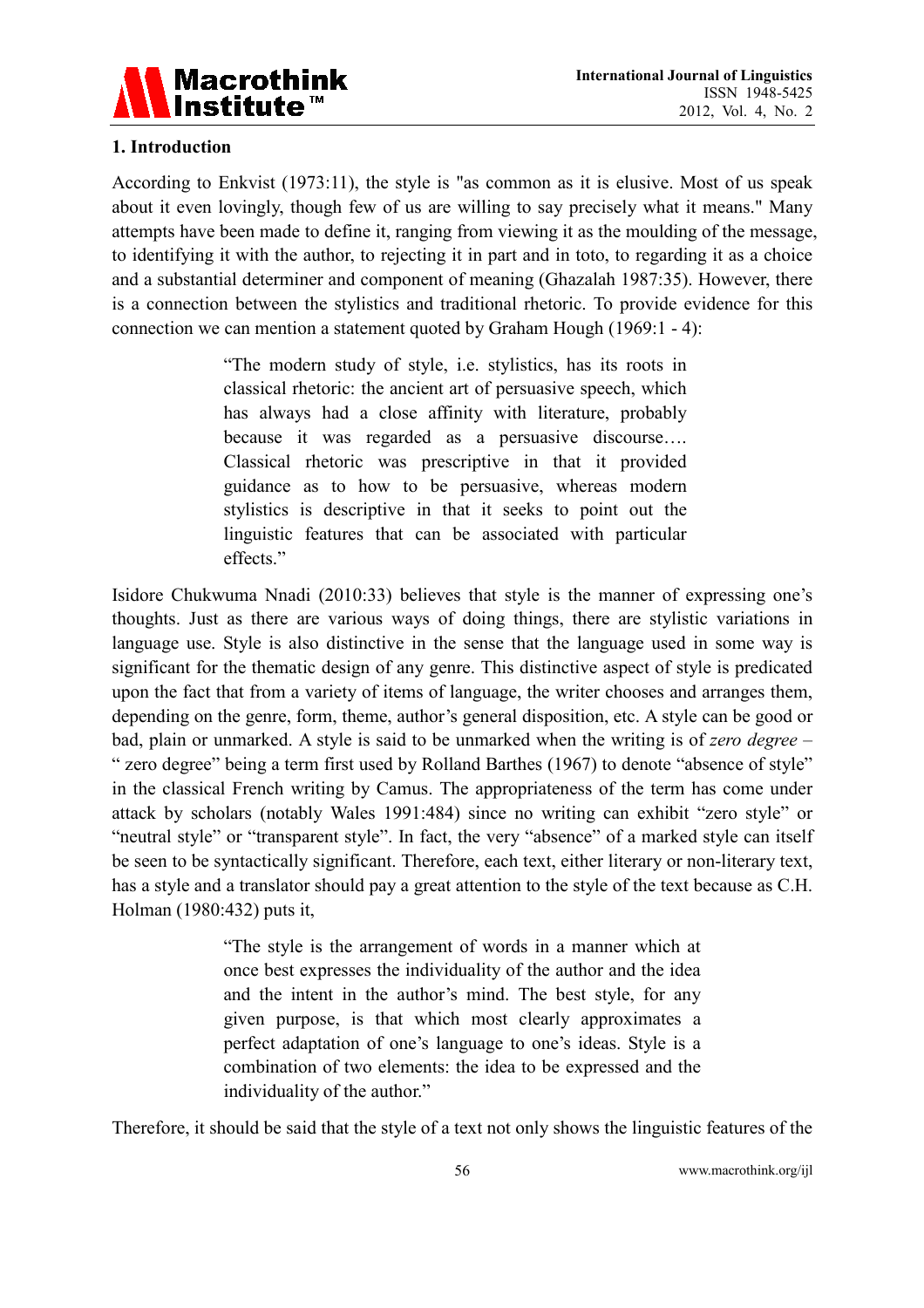### **Macrothink** Institute<sup>™</sup>

text, but also shows the intent of the writer, that is what he intends to mention in the text. In other words, the style of a text is not just the means by which the author can express himself, but the style can also be the content in itself because it reveals some facts to us. As far as The Catcher in the Rye is concerned, the protagonist of the story, Holden Caulfield, uses the statements which are grammatically wrong. According to Costello (1995), Holden is a typical enough teenager to violate the grammar rules, even though he knows of their social importance. Therefore, the translator should convey these grammatical features to tell the readers that the protagonist is a typical enough teenager violating the grammatical rules, even though he knows their social importance. Furthermore, this shows that the teenager is against the adult worlds in which the adults believed that everything should be followed based on a rule.

Peter Verdonk (2002:6) in the analysis of the headline found that style does not arise out of a vacuum but that its production, purpose, and effect are deeply embedded in the particular context in which both the writer and the reader of the headline play their distinctive roles. He also says that we should distinguish between two types of context: linguistic and non-linguistic context. Linguistic context refers to the surrounding features of language inside a text, like the typography, sounds, words, phrases, and sentences, which are relevant to the interpretation of other such linguistic elements. Furthermore, he believes that the non-linguistic context is a much more complex notion since it may include any number of text-external features influencing the language and style of a text. Analysis in stylistics therefore involves a range of general language qualities, which include diction, sentence patterns, structure and variety, paragraph structure, imagery, repetition, emphasis, arrangement of ideas and other cohesive devices. Stylistics, Literary Criticism and Practical Criticism have certain things in common. Stylistics studies and describes the formal features of the text, that is, the levels of expression vis-à-vis the content, thus bringing out their functional significance for the interpretation of the work. The stylistician may rely on his intuition and interpretative skills just as the literary critic, but the former tries to keep at bay, vague and impressionistic judgment (Chukwuma Nnadi2010: 35).According to what is mentioned above, it can be concluded that both subjective and objective evidences are used by the stylistician. Subjective evidence relates to the stylistician's intuitions and interpretive skills( in this aspect, as mentioned above, there is a similarity between a literary critic and stylistician).Objective evidence comes from investigating the form of the language in a text and here there is no room for intuition and this objective evidence can be considered a basis which prevents from vague and incorrect interpretations .Here, the confusion between the terms linguistic stylistics and literary stylistics should be removed. A definition of these terms provided by Chukwuma Nnadi (2010:36) can remove this confusion:

> "Stylistics is the scientific study of style. Any such study that leans heavily on external correlates with none or just a smattering of attention to the 'rules guiding the operation of the language' can be regarded as literary stylistics. The converse of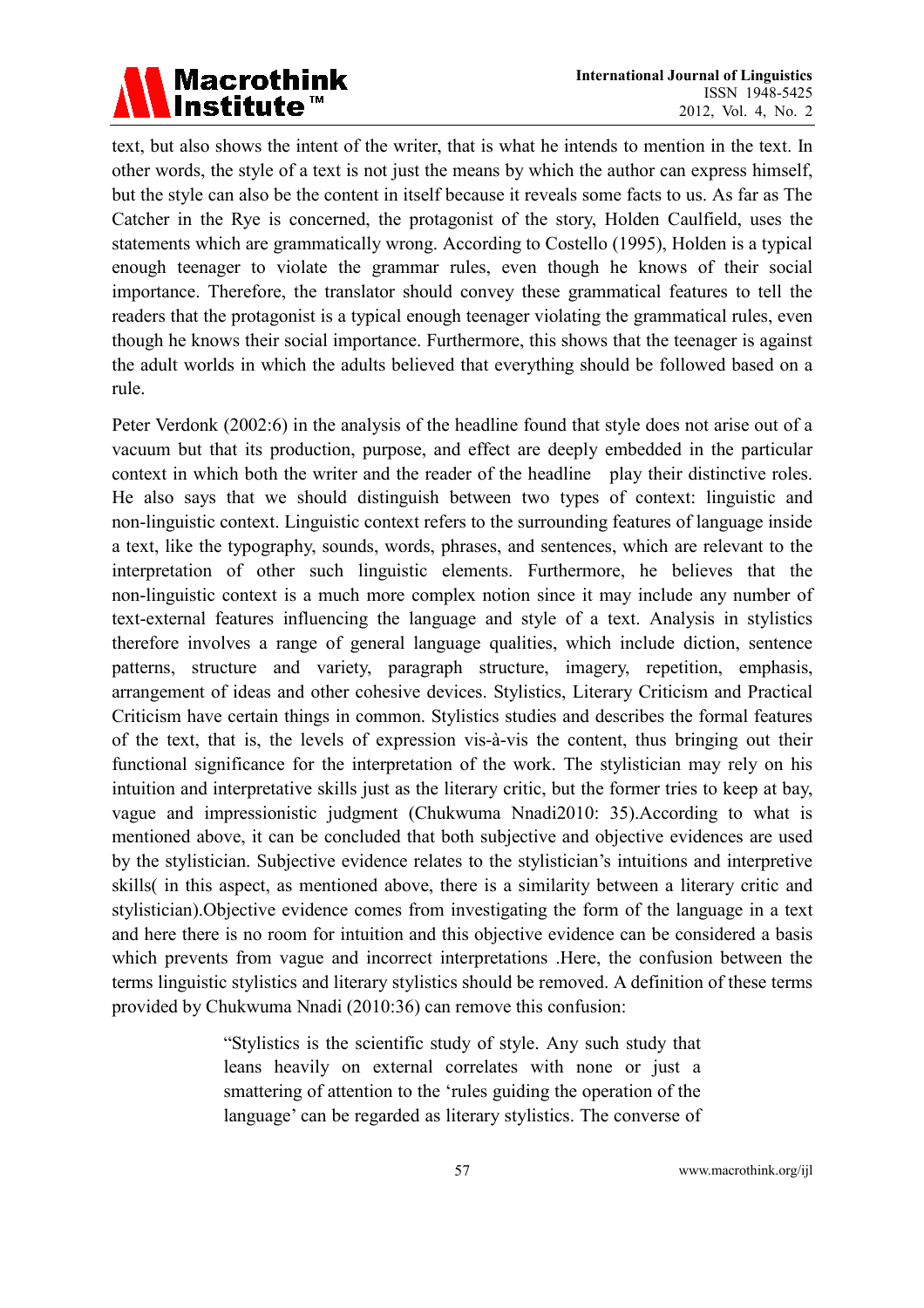

this premise (i.e. a study that relies heavily on the rules guiding the operation of the language in the explication of a literary text) is what we regard here as linguistic stylistics."

Therefore, we have two types of stylistics: literary and linguistic stylistics. To make a judgment about something, we need different evidences. As far as a literary text is concerned, two evidence, internal and external evidence, can help us to come to an appropriate interpretation of a text. Therefore, to interpret a text stylistically both external and internal evidence are needed. According to the definition provided above by Chukwuma Nnadi, the literary stylistics can take the form of external evidence and the linguistics study can take the form of internal evidence .In sum, both literary and linguistic stylistics should be considered for the process of stylistic analysis to come to a stylistically appropriate interpretation. Furthermore, Enkvist (1973: 92) observes that linguistic stylistics differs from literary criticism where brilliant intuitions and elegant, often metaphoric, verbalizations of subjective responses are at a premium.

Stanley E. Fish's article "What is Stylistics and why are they Saying such Terrible Things about it?" in *Essays in Modern Stylistics* (1981) says:

> "Stylistics was born of a reaction to the subjectivity and imprecision of literary studies. For the appreciative raptures of the impressionistic critic, stylisticians purport to substitute precise and rigorous linguistic descriptions, and to proceed from those descriptions to interpretations for which they claim a measure of objectivity. Stylistics, in short, is an attempt to put criticism on a scientific basis. (33)"

Generally speaking, both linguistic stylistics and literary criticism are concerned with the quest for matter and manner in a literary work of art. Like literary criticism, stylistics is interested in the message of the work, and how effectively it is delivered. Both linguistic stylistics and literary criticism rigorously analyze and synthesize a work of art with a common aim of presenting both the merits and the demerits of the work, and in so doing, elucidate the work. In spite of such common factor existing between linguistic stylistics and literary criticism, one finds that there lies a difference in their modus operandi, and consequently a difference in their evaluations. Whereas linguistic stylistics begins and concludes its analysis and synthesis from the literary text itself, rigorously examining how a special configuration of language has been used in the realization of a particular subject matter, quantifying all the linguistic means (including imagery) that coalesced to achieve a special aesthetic purpose; literary criticism does not suffer that restriction to the work of art under analysis. In its own analysis, it intermittently works on the text, but occasionally wanders off and brings in extra-linguistic, extra-textual material (may be from philosophy, psychology, biography, social history, etc.) to bear on the work. The result is that, whereas linguistic stylistics comes up with a somewhat objective evaluation, based on realistic criteria;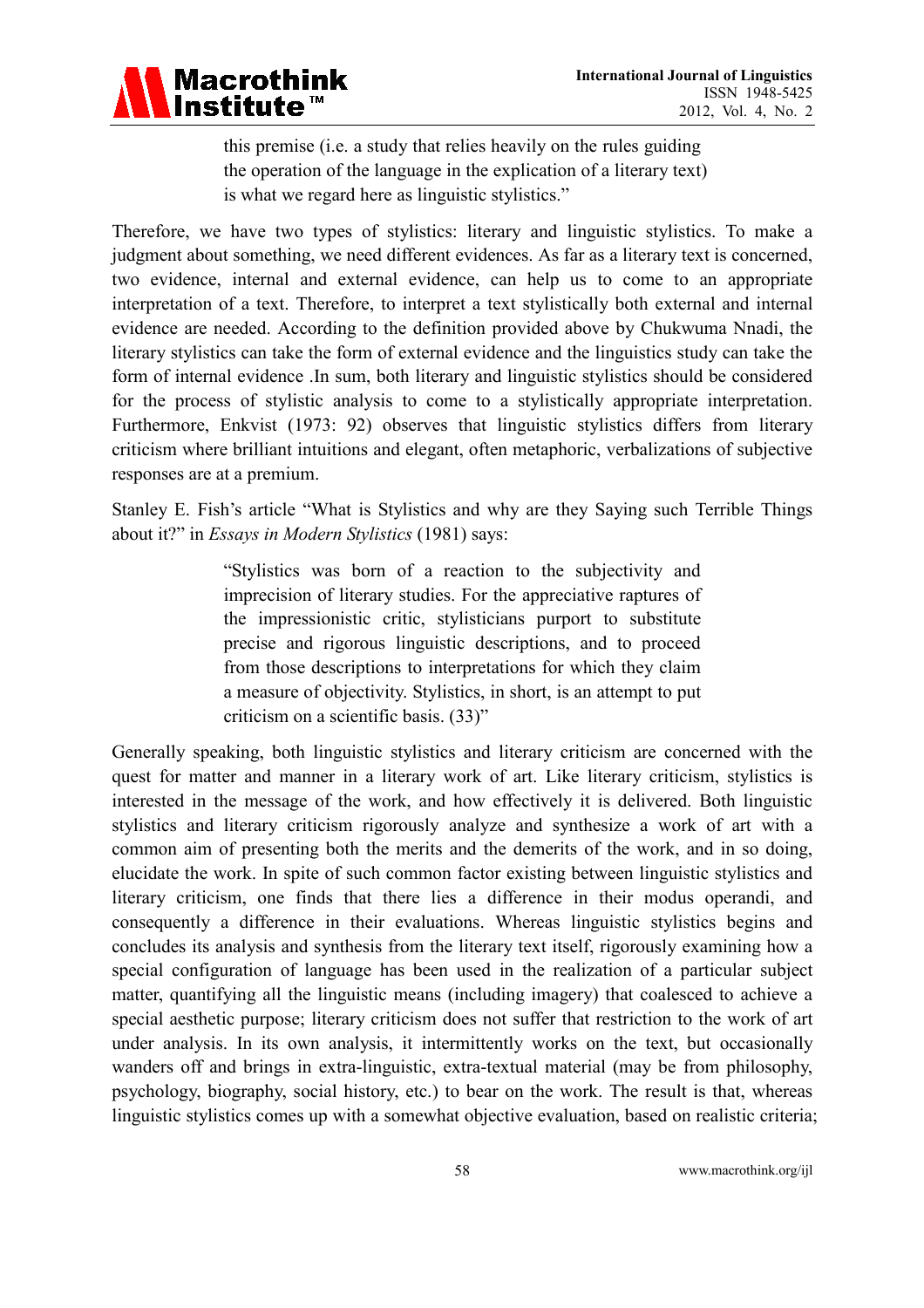

literary criticism comes up with that which is generally imaginative, speculative, subjective, and impressionistic ( Chukwuma Nnadi 2010:30).

Finally, here lies the major difference between linguistic stylistics and literary criticism  $- a$ point more lucidly corroborated by Leech and Short (1995:46-47) while discussing "Style, Text and Frequency".

> "Aesthetic terms used in the discussion of style (urbane, curt, exuberant, florid, lucid, plain, vigorous, etc.) are not directly referable to any observable linguistic features of texts, and one of the long-term aims of stylistics must be to see how far such descriptions can be justified in terms of descriptions of a more linguistic kind. The more a critic wishes to substantiate what he says about style, the more he will need to point to the linguistic evidence of texts; and linguistic evidence, to be firm, must be couched in terms of numerical frequency…. So, quantitative stylistics on the one hand… may provide confirmation for the 'hunches' or insights we have about style. On the other, it may bring to light significant features of style which would otherwise have been overloaded, and so lead to further insights; but only in a limited sense does it provide an objective measurement of style. Moreover, the role of quantification depends on how necessary it is to prove one's point… intuition has a respectable place both in linguistics and criticism "

### **2. A Model for the Stylistic Analysis of the Original Text**

In this study I focused on a model proposed by Hasan Ghazalah (1987). His main focus was on the stylistic analysis of the literary texts: The Sisters by James Joyce, and Enough by Samuel Beckett. He didn't focus on the translations of these literary texts, but he just made an attempt to show the stylistic features of these literary texts. His model has two major components: Intuitions about the Text as a whole and Stylistic analysis.

### *2.1 Intuitions about the Text*

To clarify the meaning of the intuition, Ghazalah (1987:58) provided the following statements:

> "The Italian Philosopher, Benedetto Croce describes intuition in general terms as "... fashioned out of a generalized human experience" (printed in Wellek, 1982). The kind of intuition I mean is not to be understood in the sense of the uncultivated animal instinct, or as some telepathic status on behalf of the readers/students (see Hutchison, 1984), for such intuition is of a little help and "Intuitions without concepts are blind", as Immanuel Kant says (quoted in Wellek, 1982). So this meaning of intuition as an inborn trait of the individuals is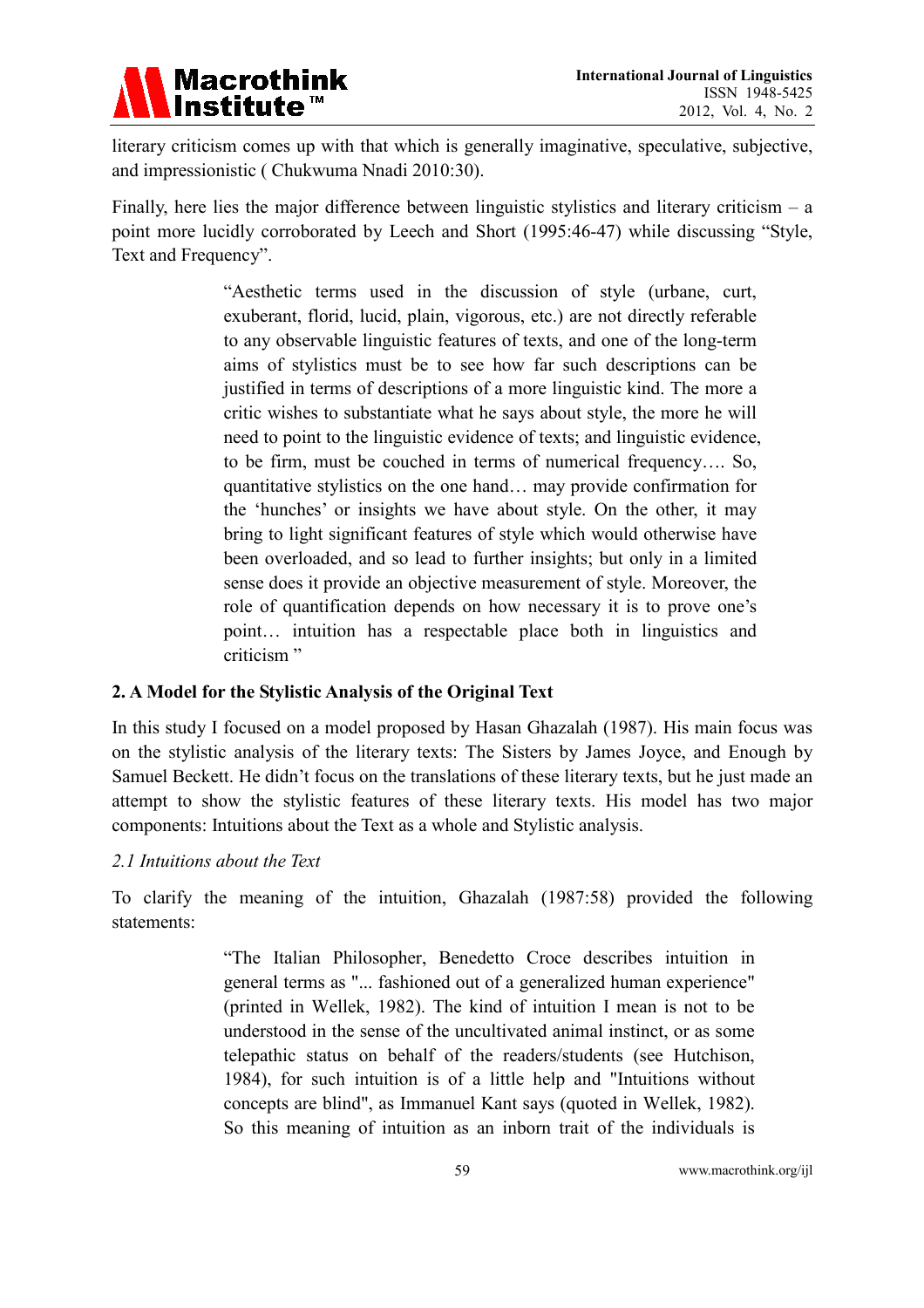

unreliable. Many writers and critics consider the meaning of intuitions as axiomatic and, therefore, there is no need to articulate what it precisely means. Guillen (1971), for instance, regards it as a mystery, an object beyond the reach of man of science; while Blackmur describes it as something everywhere and nowhere in a poem. Young (1980), on the other hand, defines it as the special ability by which we discover the theme of literary texts. Clearly these descriptions of intuitions are so general and unfold little about it."

### He (1987:59) continues in saying that

"Culler (1975) defines some of its components by introducing the idea of Literary Competence which is the knowledge of the norms and conventions of reading literary texts. Leech and Short (1981) introduce the term Stylistic Competence (see also 6.2.3 later) by analogy to Chomsky's Linguistic Competence (ie. The knowledge of language system shared by all native speakers of a language): it is "... the capacity we possess and exercise unconsciously and intuitively" and ". .. the speaker's responsiveness to style" (p. 49). All these suggestions express roughly one concept, that is, the prior experience and knowledge of language system and how to read literary texts. And that is the main ingredient of what I suggest to call Stylistic Intuition which also subsumes culture and personal ideology (or ideologies). It is different from Leech and Short's stylistic competence in that the latter is only one of its constituents, for by it I mean to encompass all those factors which form the reader's ability to discern stylistic devices and effects and the degree of their importance in a text, and the reasons behind interpreting the way he does."

Therefore, based on the ideas mentioned above, it can be concluded that the human being's intuition is different from uncultivated animal instinct; the intuition relates to our prior experience, our knowledge of language system, the way of reading the literary texts. Furthermore, as mentioned above the intuition subsumes culture and personal identity. Generally speaking, the intuition relates to our senses and this is subjectively oriented.

### *2.2 Stylistic Analysis*

The second component of Ghazalah's model, stylistic analysis, has two parts: Structuring of the layout and lexis.

When it came to the structuring layout, Ghazalah (1987:87) provided the following statements.

"Like many stylisticians (e.g. Fowler, 1977, 1981; Leech and Short, 1981; Dillon, 1980; Verma, 1980; Gleason, 1965 and others ), I understand style as choice in the first place. So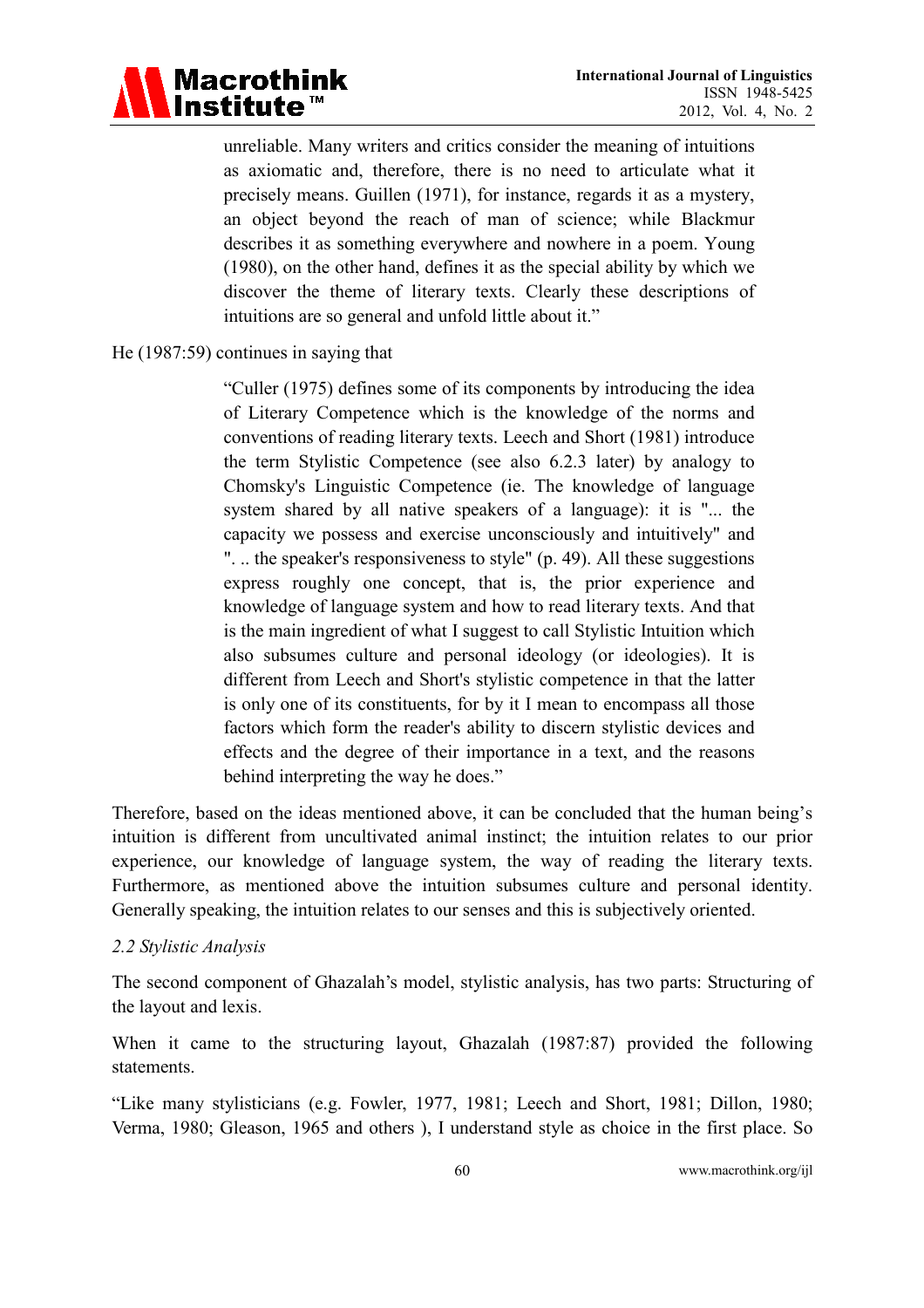

the model of literary stylistic analysis focuses, first, on the structuring of the layout of the literary text, including the ways clausing, sentencing, paragraphing and cohesion are set out: why they are chosen to be structured in the way they are; what functions are being issued; how they affect, guide, orient and contribute to the text's interpretation; how they delimit its interpretive context; and what sort of relationship is being established among these structural units: is it one of conglomeration, contradiction, complementation, etc.? Do they compose a convergent or a divergent whole, What does this mean in terms of stylistic functions? All these points are to be observed intuitively. Then, and only then, can they be claimed to give the support needed for our interpretive intuitions about the text analyzed."

As far as the lexical choice is concerned, he (1987:88) mentioned that

"The other proportion of focus will be on the lexical choice made by the individual writer in his text. My concern will be questions like: What are the significant lexical choices picked up from the vocabulary of English? Why are these and not others made in the text? What is the frequency of the recurrence of some of them? How do they fit in one particular context? What lexical fields do they establish? To what extent do lexical items and clusterings combine together both microand macro-contextually? And finally, how does this help to shape our interpretive intuitions."

Generally speaking, the figure of his model, the process of stylistic interpretation, is as follows:



The process of stylistic interpretation

Figure 1. The process of stylistic interpretation

To confirm the intelligibility and usefulness of his model, he quotes a statement by Paula Sunderman(1974):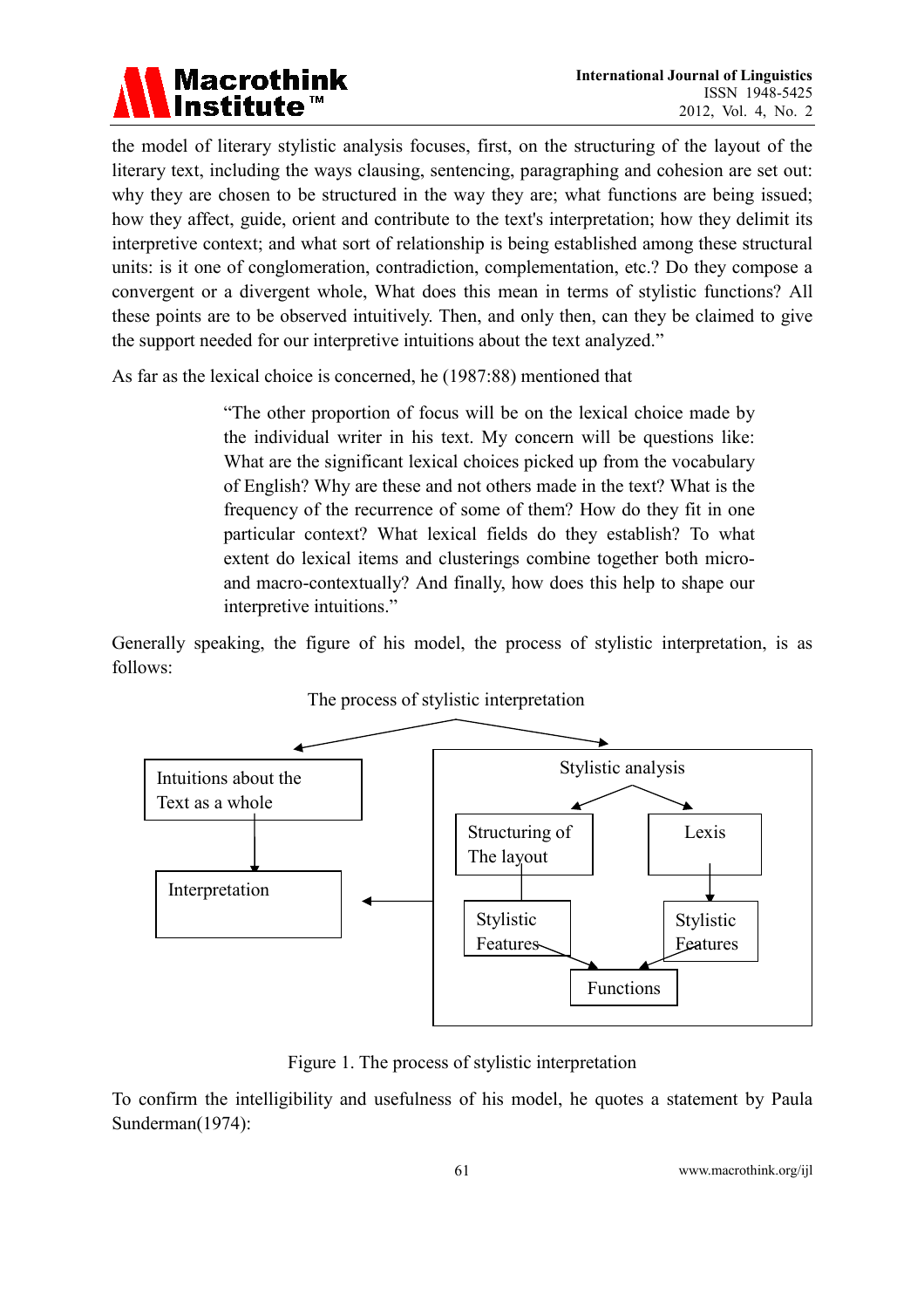

"An interpretation based upon a close analysis of the interrelationship of syntax and semantics promises to be the most fruitful approach to the meaning ... for it brings together the disciplinary contributions of both linguistic and literary analysis ... "

When it comes to the aim of this model he (1987:89) says, "The aim of this model is, very briefly, to provide an optimal stylistic interpretation of literary texts, short texts in particular. The tools to achieve it are our intuitions about them and the literary stylistic analysis of the significant features of the structuring of their layout and lexis and the stylistic functions and effects produced."

Hasan believes that this model will be a detailed analysis for pedagogical as well as interpretive purposes. Furthermore, he mentions that the ultimate aim of this analysis, together with that of lexis, is to provide a literary stylistic interpretation for the text which concretizes the theoretical argument put forward about the proceedings of literary stylistic analysis to confirm its usefulness and legitimacy overseas in particular.

He also provides another figure for the analysis of the two texts(The Sisters, by James Joyce, and Enough, by Samuel Beckett) in the step of stylistic analysis ,which can be applied for the evaluation of translation.



Figure 2. Stylistic Analysis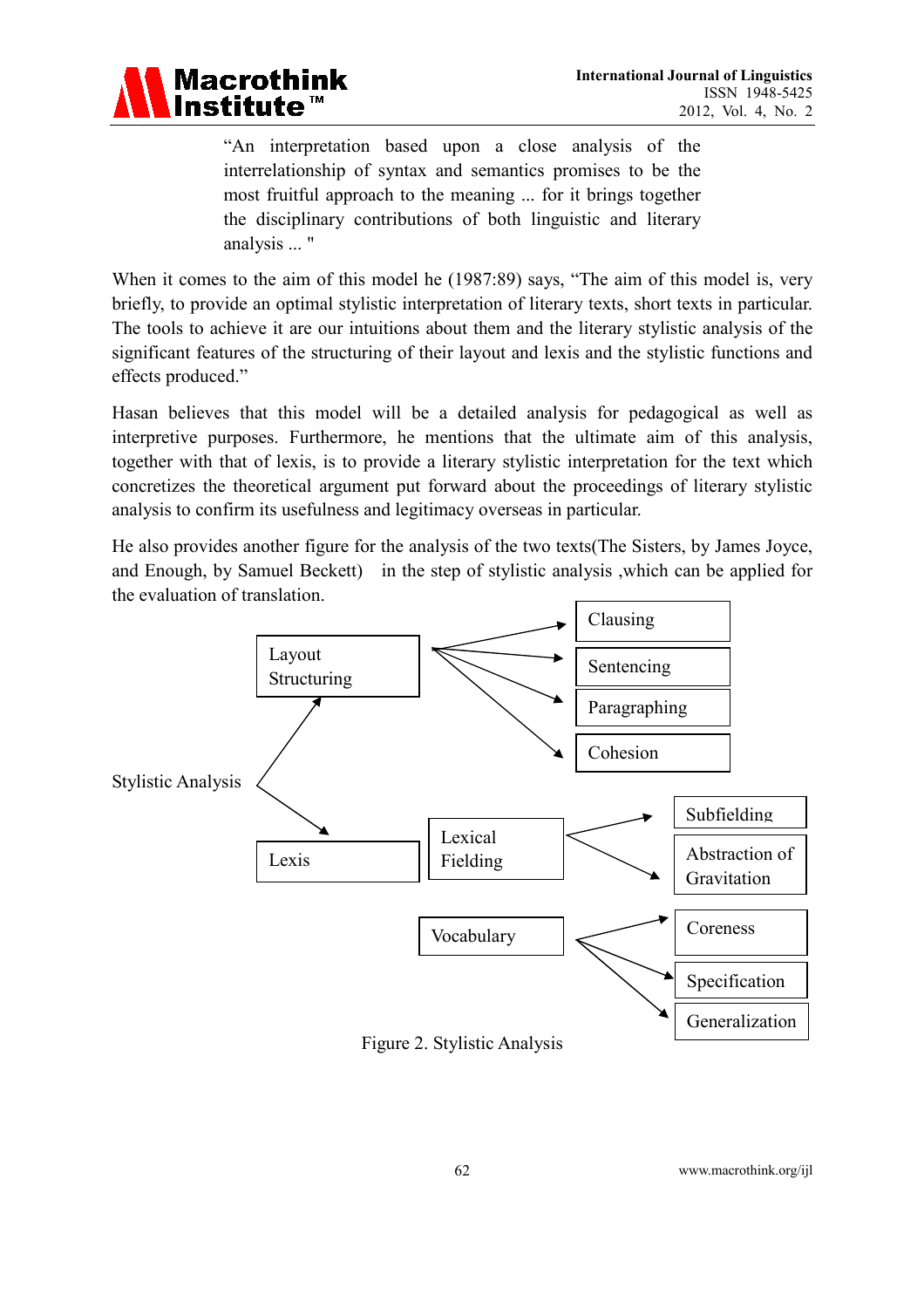

### **3. Application of this Model in the Field of Translation Studies**

### *3.1 First Stage*

As the first figure shows, according to Ghazalah , an intuitive response to the text, which must always be the starting point of any stylistic analysis, should be provided. Therefore, the first stage in the process of stylistic interpretation is Intuitions about the Text as a whole. The first stage, intuitive stage, can be considered to come to the linguistic, contextual, narrative features and setting, plot and so on of the story. As it is concluded in the section 2.1, intuitions relates to our experiences, our knowledge of language system, personal identity and so on. All theses have a relation to our senses and can be subjectively oriented. As far as the field of translation studies is concerned, intuitive response should not be involved in the evaluation of translation, even though Ghazalah believed that the intuitive response to the text must always be the starting point of any stylistic analysis of the original literary texts. However considering the views mentioned in the section 2.1, the usefulness of the intuition in the translation studies, both for the evaluator and translator, can be corroborated. Therefore, the evaluator of the translated texts should first read the original text and get an intuitive response which is based on his experiences, knowledge of the language and so on; then, he should read the translated texts to get whether he can come to a similar intuitive response or not. There is no question that if the evaluator get a similar response, the original text is translated well. However, there is a question here: how can the evaluator measure whether there is a similarity between the intuitive response from the original text and the intuitive response from the translated text? Since there is not an appropriate objective method or tool to measure the degree of similarity between the source and target text, it should be mentioned that other factors should be involved for the stylistic analysis of the translated texts to reduce the subjectivity. In others words, the intuitive response should be used along with other factors and it shouldn't be ignored. The intuitive response should not be ignored in the evaluation of translation, like in the stylistic analysis of the original sense, because the intuitive response relates to our senses and feelings and it shows the effect that a text or translation can have on us. Therefore, considering the intuitive response, human's senses and experiences are also involved in the translation. Here it doesn't mean that the evaluator can reject a translation if it doesn't provoke the same response, but it means that the intuitive response is the first stage for the stylistic analysis of the translation, and whether the evaluator believes the translation evoked the same response or not, he should go to the second stage of stylistic analysis to see the correctness or wrongness of his judgment concerning the intuitive response resulted from reading the translation. According to Katharina Reiss (2000:2), reviewers rarely take the time and effort to compare a translation with its original language version, even if they are familiar with the language. It will happen more frequently if the language of the original is either French or English, less frequently if it is another European, and very rarely if it is another European language. The result is outrageous: a work is examined for its content, style, and sometimes also for its esthetic character, and both the author and his work are judged only on the basis of the translation without consulting the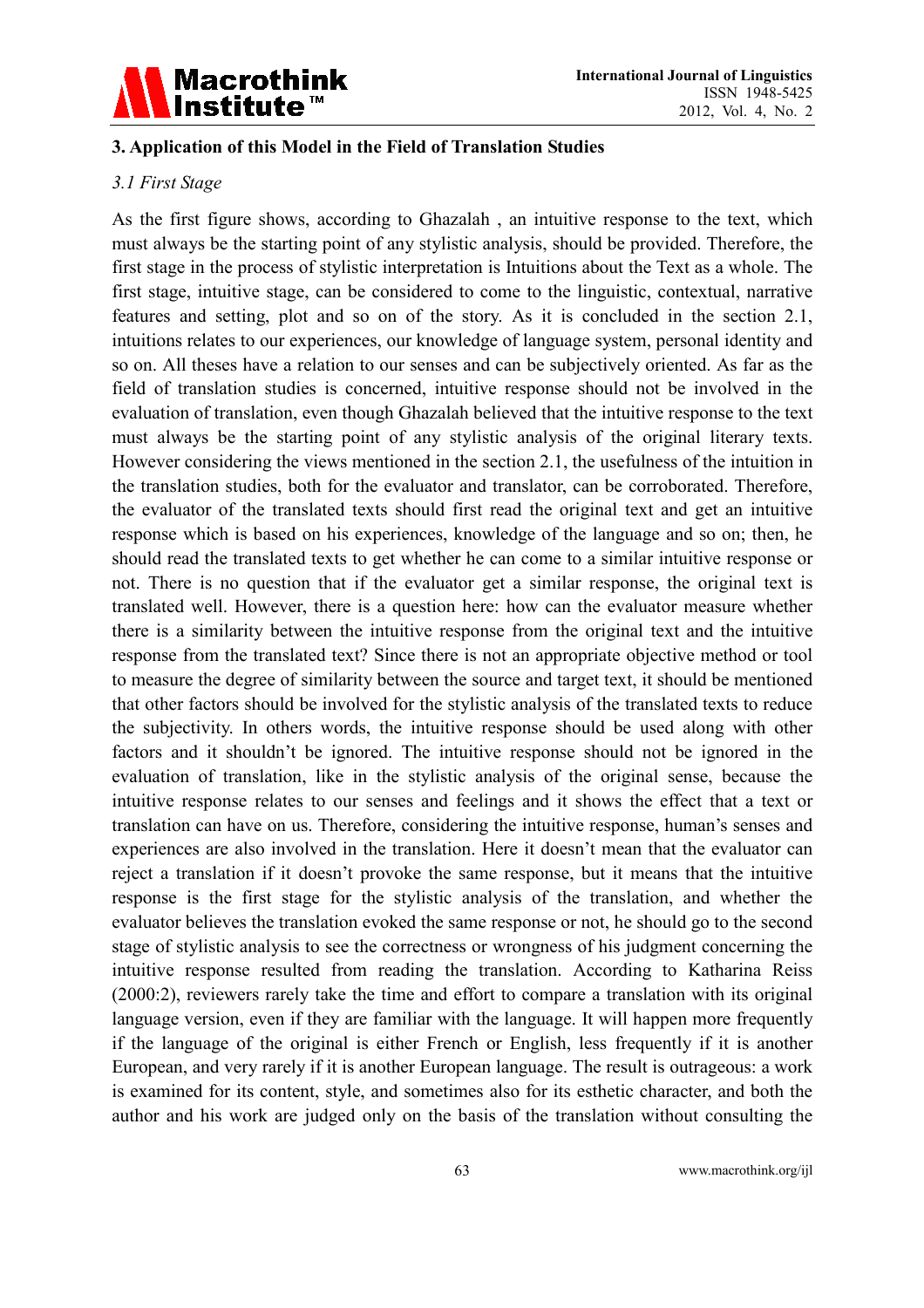

original work. Out of these statements mentioned by the Katharina Reiss, it can be concluded that the original text should be considered for the evaluation of the translation. There is not any disagreement with Katharina Reiss in that the original text should be considered for the evaluation of the translation; however, in my opinion this considering the original text should not put away the evaluators' senses and feelings about the text, which are the results of his experience, knowledge of the language, cultural aspects, personal identity and so on. Psychologically speaking, when human being's senses are ignored, his interest to the phenomena is reduced. Considering the evaluation of the translation, when a place is given to the evaluator's senses and feelings, here the intuitive response, his interest in the phenomenon of translation is increased and he will not show any resistance to the second stage of the evaluation of the translation which is theoretically based and objective.

Here The Catcher in the Rye written by J.D. Salinger is considered to make clear what I said about the intuitive response. Salinger's writing has an instantly recognizable style, which is colloquial, humorous and intimate. He achieves this through his idiosyncratic use of narration, dialogue, characterization, use of humor and intertextuality. The form of the fiction mirrors his themes .He often writes about children, typically representing them as the embodiment of innocence and clear-sightedness. His adult and adolescent characters tend to be rule-breakers who, dissatisfied with a superficial and materialistic society, turn to religion, philosophy and literature for comfort (Graham 2007:19). As far as The Catcher in the Rye is concerned, Costello (1959:43) suggests that the strength of the novel lies in the way that Salinger has utilized typical aspects of teenage speech yet still made Holden an individual: 'This difficult task Salinger achieved by giving Holden an extremely trite and typical teenage speech, overlaid with strong personal idiosyncrasies.' Considering what is mentioned about the Catcher in the Rye by Sarah Graham (2007) and Costello (1959) *,*it should be said that this story should be translated in a way that the reader can get the fact(the feeling or response should be aroused in him) that the story utilizes typical aspects of teenage speech and that the narrator and protagonist of the story is a teenage boy that has his idiosyncrasies. In other words, the story should be translated in a way that is in line with the experience and knowledge of the reader concerning the typical aspects of the teenage speech. The translator shouldn't translate in a way that the reader thinks the protagonist of the story speaks like adults and doesn't have any idiosyncrasies; if the translator translates in such way, the reader or evaluator see the translation in opposition to their experience and knowledge concerning the teenage speech and they won't be satisfied with the translation.

### *3.2 Second Stage*

To reduce the subjectivity of the first stage, or to prove whether the evaluator's subjective evaluation was right or wrong, we come to the second stage of evaluation. The second stage of the evaluation draws on the second component of the Ghazalah's model, i.e. is stylistic analysis.

In the second stage, we have stylistic analysis. The stylistic analysis here, according to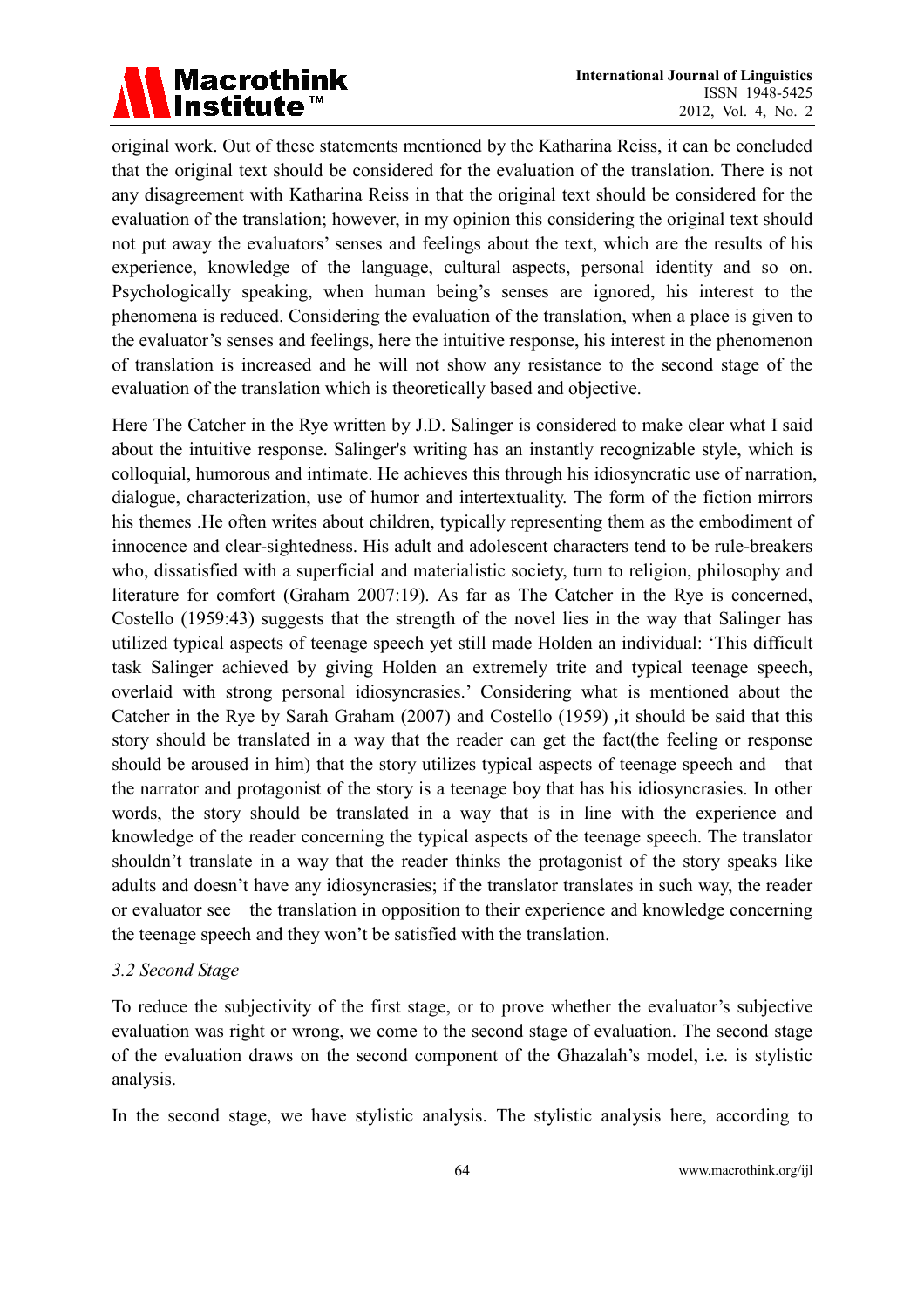

Ghazalah, consists of two parts: layout structuring and lexis. In his doctoral dissertation, Ghazalah investigated the layout structuring and the lexis of the two stories. Here I want to elaborate the usefulness of them in the second stage of our proposed evaluation model.

### *3.2.1 Layout Structuring*

Taking the second figure into account, when the layout structuring is concerned, we should consider four elements: clausing, sentencing, paragraphing and cohesion.

As far as the translation of a text is concerned, the layout structuring of the source text should be conveyed to the target text through the rules of the target language. That is, there shouldn't be any traces of interference of the source text rules for making clause, sentence and paragraphs. In other words, each language system has its own cohesive links and we should adapt the cohesive links of the source language to the cohesive links of the target language. If the cohesive links of the source texts are maintained in the translation, the target text will not be intelligible to the target reader. To make it clear, as far as the syntactic classes of simple sentences are concerned, the translator should maintain the syntactic classes of the simple sentences of the source text by using the rules of the target language system. What should a translator do when there is a deviation from the standard norm, e.g. cohesive links, of the source text? There are many views concerning the representation of the original text. Katharina Reiss (2000:64) believed that in a content-focused text it is always appropriate to eliminate obvious errors and compensate for stylistic defects. She continued that in a form-focused text, on the other hand, a translator's stylistic or other faults should not be ignored "in a spirit of brotherly love" as Guttinger (1936:107) advises, although elsewhere he warns that "the translator must be able to resist the temptation to clarify and improve the original." Walter Widmer (1959:82) supports the view that the translator is obliged to represent the original clearly .In her book, Katharina Reiss mentioned that Widmer's view contrasts with the principal enunciated by Wilhelm von Humboldt(1963:84) that "… where the original suggests without openly stating, where it uses a metaphor whose relevance may not be obvious, or where it omits a transitional point that is necessary for the reader, it would be unfair of the translator to supply arbitrarily a degree of clarity that is lacking in the text." The translator acts as a mediator and he should reflect the original to the extent that his translation doesn't destroy the features of the original text. Even though, according to the followers of functionalistic approach to translation, the function of the translation determines the method of translation, the translator should do his best not to destroy the spirit of the original text. Therefore, in literary texts like The Catcher in the Rye where its protagonist is a teenager with his own idiosyncrasies and who uses the slanguage, the linguistic features of this text have a prime importance and these linguistic features make the reader believe that the protagonist of the story is teenager who doesn't use the formal language. Generally speaking, two laws are proposed for the translation of a text: law of growing standardization and law of interference. Toury (1995:274) suggests two 'probabilistic' laws of translation that result from the identification of norms in Descriptive Translation Studies (DTS). The first law is the law of growing standardization, which states that translations tend to be more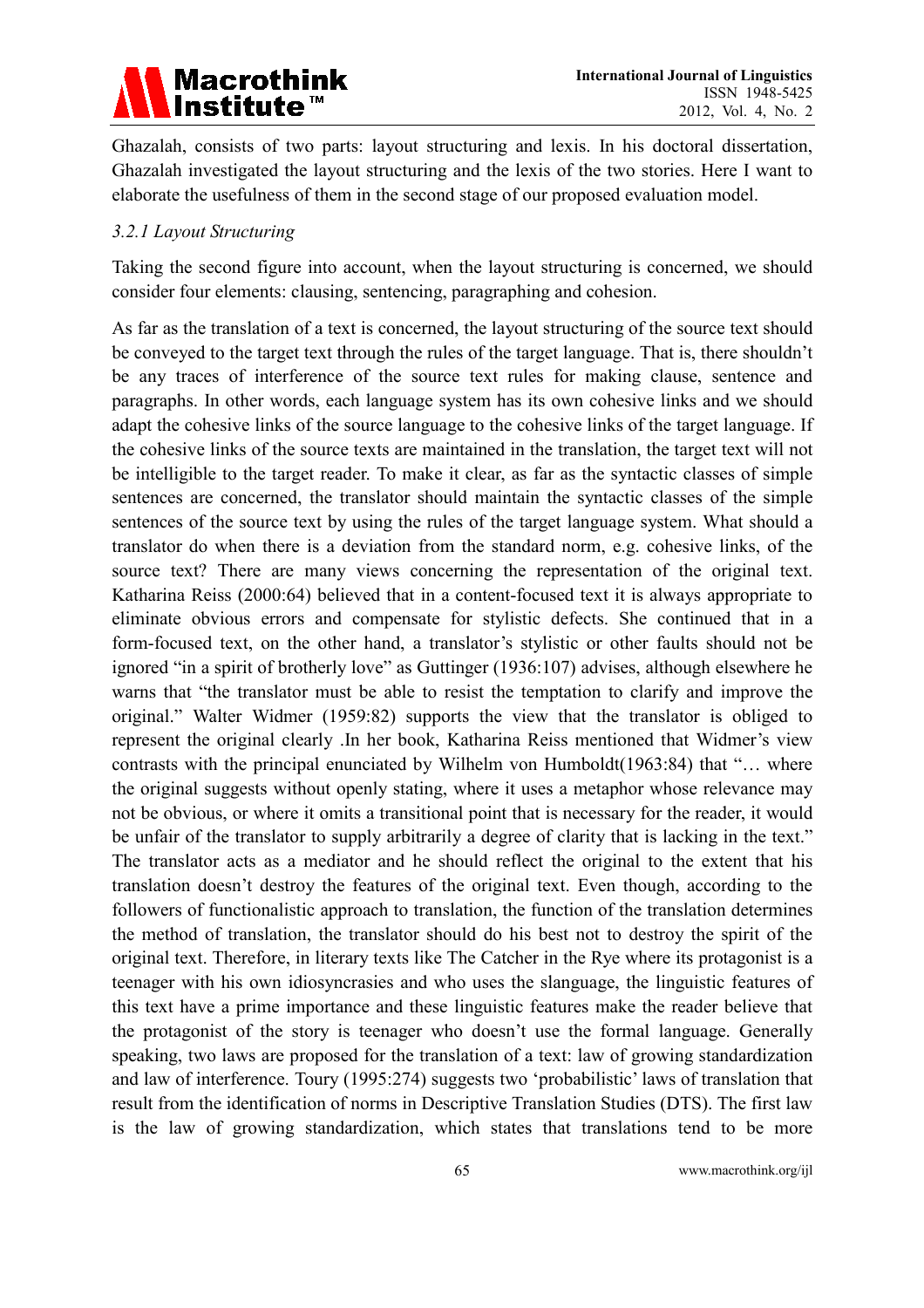# Macrothink<br>|Institute™

standardized and lack stylistic variation due to an assimilation of target-culture models. The second law is the law of interference, which refers to the tendency of source-text features to be copied into the target text. In a paper written by Ritva Leppihalme (2000), he examined standardization through the English translation of Finnish writer's work. He founded that the non-standard language was neutralized in the translations, and his study finally suggested that standardization is not necessarily only negative in its results, as target readers may be more interested in other aspects of the target text than its linguistic identity. He believed that the elements weakened or lost\_ the sociocultural context, humor and individualization of characters any not be so readily missed if the reading experience is emotionally satisfying in other ways. If we assume that the readers were looking for a sense of the past , awed by the tough conditions that prevailed in the Finland of the 1930 and impressed and touched by the fortitude of Finns , then we can understand that they were perhaps less interested in the linguistic identity of the author. Perhaps it did matter to them who told the story (Leppihalme 2000: 266). First of all it should be mentioned that nothing in itself is negative. The laws of growing standardization and interference would be negative in their results if they don't be compatible with the functions of the translation. In case of the translation of the Finnish novel, the translator tried to be target-oriented, therefore the method of standardization can be in line with the function of the translation. Could the translator increase the interest of the readers in the text, if he maintained the informal linguistic elements? It is a question that Ritva Leppihalme ignored. Even though the predetermined function of the translation made the translator to focus on the contents rather than the informal linguistic elements (and he succeeded in arising the interest of the reader), the translator could increase the interest of the readers, if he also focused on preserving the informal linguistic elements of the novel; therefore, my answer to this question is yes. To provide an evidence for my answer, i provided here some ideas of the great literary critic Matthew Arnold. In his article Literature and Science, Mathew Arnold (1882) believed that human nature is developed by some powers ( the power of conduct, the power of intellect and knowledge , the power of the beauty, and the power of social life and manners); we have the need for them all, we shall be in a fair way for getting soberness and righteousness , with wisdom. He went on saying that perhaps they may not have sufficiently observed another thing: namely, that the several powers just mentioned are not isolated, but there is, in the generality of mankind, a perpetual tendency to relate them one to another in diverse ways. Following our instinct for intellect and knowledge, we acquire pieces of knowledge; and presently, in the generality of men, there arises the desire to relate these pieces of knowledge to our sense for conduct, to our sense for beauty, and there is weariness and dissatisfaction if the desire is baulked. Therefore, as Matthew Arnold believed if the pieces of the knowledge are related to our sense for conduct and our sense for beauty, these pieces of knowledge will be well received and a better interest will be increased in our body. Matthew Arnold also mentioned that we shall find the art and poetry and eloquence of men who lived, perhaps, long ago, who had the most limited natural knowledge, who had the most erroneous conceptions about many important matters, we shall find this art and poetry, and eloquence, have in fact not only the power of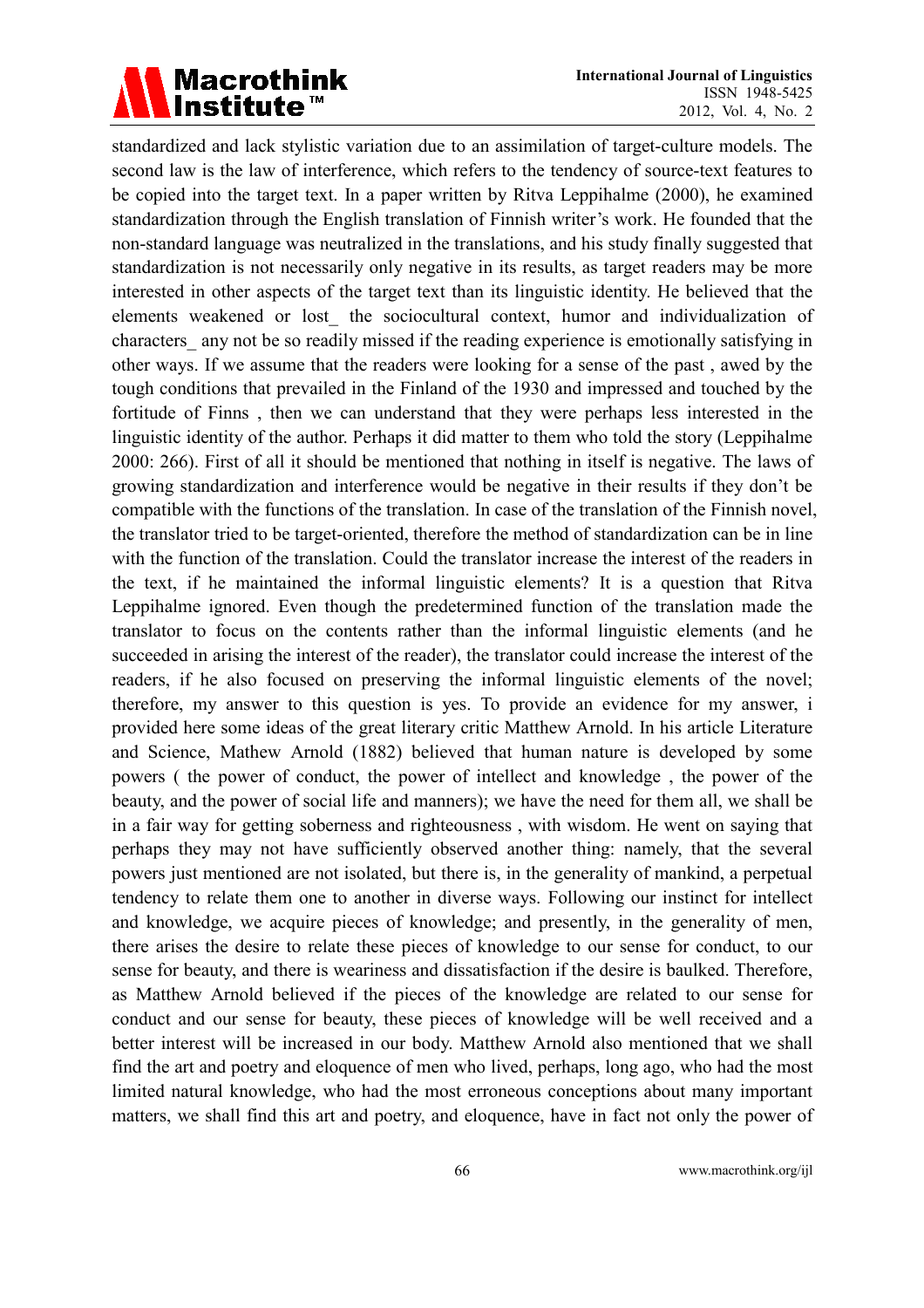# Macrothink<br>|Institute™

refreshing and delighting us, they have also the power, such is the strength and worth, in essentials, of their authors' criticism of life, they have a fortifying, and evaluating and quickening, and suggestive power, capable of wonderfully helping us to relate the results of the modern science or our need for conduct, our need for beauty. Therefore, it can be drawn from the ideas of Matthew Arnold that poetic language can be used as a means to relate the knowledge to the human's sense for conduct and beauty. As far as the informal language is concerned, it can be said that the informal language can also be categorized as the poetic language because there is some similarity between the poetic and informal language: one of the great similarities is that in both form of the language there is a deviation from the normal and standard language. In my opinion, the informal language can act as a means to relate the contents of the text to the human's sense for conduct and beauty, so a great interest is evoked on the part of the reader. Therefore, whether our method is target oriented or source oriented in translation of a text, the linguistic elements of the text, especially the poetic and informal linguistic element of the text should be conveyed in the target language at best.

In case of The Catcher in the Rye, there are some deviations from the normal, formal English language system. The author of this story used these deviations to make the reader believe that the story teller of the story is a seventeen year old child .This child, Holdon Caulfield, makes some grammatical mistake and uses some expressions to give a sense of looseness of expression and looseness of thought to his speech. According to Costello (1995; cited in Bloom 2000:12) Holden's 'and all' and its twins 'or something,' 'or anything,' serve no real, consistent function. They simply give a sense of looseness of expression and looseness of thought. Often they signify that Holden knows there is more that could be said about the issue at hand, but he is not going to into it .Furthermore, Holden is a typical enough teenager to violate the grammar rules, even though he knows of their social importance. His most common rule violation is the misuse of lie and lay, but he also is careless about relative pronoun (' about a traffic cop that falls in love'), the double negative ('I hardly didn't even know I was doing it'), the perfect tenses ('I' d woke him up') , extra words (' like as if all you ever did at Pencey was play polo all the time') , pronoun number ('It's pretty disgusting to watch somebody picking their nose'), and pronoun position('I and this friend of mine, Mal Brossard').More remarkable ,however, than the instances of grammar rule violations is Holden's relative 'correctness.' Holden is always intelligible and is even 'correct' in many usually difficult constructions. Grammatically speaking, Holden's language seems to point up the fact that English was the only subject in which he was not failing (Costello 1995; cited in Bloom 2000:19).

Therefore, the elements mentioned above are the layout structuring of The Catcher in the Rye and the translator should convey these elements in the source text. The translator has no right to adapt these elements, which deviate from the source language system, to the normal, formal target language system. The translator should translate in a way that shows to the reader of the target text a deviation from the target language system because through this method of translating the reader of the target text can come to the correct idiosyncratic and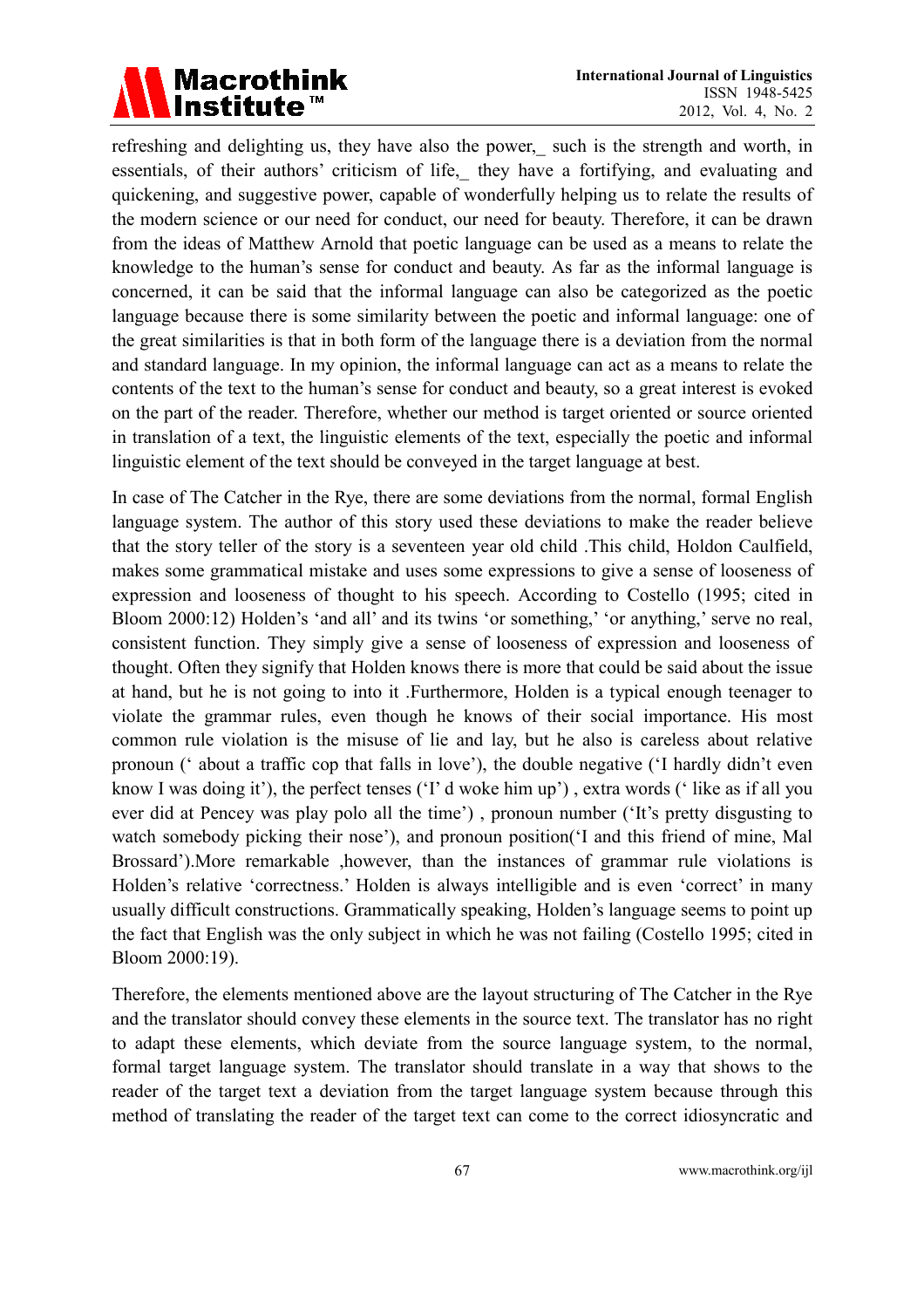### Macrothink<br>|Institute™

linguistic features of the protagonist's speech. Therefore, the linguistic, social features of the characters of the literary text (e.g. using informal language, incorrect grammatical rules and dialects) should be conveyed in the translation.

### *3.2.2 Lexis*

According to Hasan Ghazalah (1987:135),Lexis in literary stylistics is the aspect which heretofore has been attended to only cursorily. The major pre-occupation of stylisticians has been with the stylistic features of the syntactic structure. Only occasionally attention has been paid to the functionality of lexical items and clusterings. So there is still a lot of work to be done on the stylistic functions of lexis to match the amount of work done on the stylistic effects of syntactic features. Obviously, core vocabulary is of a tremendous benefit in the area of language learning and acquisition. However, in literary stylistics, where the ultimate purpose is different, its use is limited to two main realms (Ghazalah 1987:139):

a. To find out to what extent the writer distances his text from readers and from everyday uses of language.

b. To demonstrate the neutrality/bias of a character or an episode, for example, to be a measure against which neutrality of expressivity, or normality/abnormality of expectations are drawn.

When it comes to the coreness of a vocabulary, it should be mentioned that the context of a literary text determines the coreness of a vocabulary. That is, a word may be core in isolation, however the context and situation of the literary text determine the coreness of a vocabulary. For example, in scientific and technical texts there are some special words which have their importance in isolation, however as far as The Catcher in the rye is concerned , an ordinary word, "phony", get importance because of the situational context and characteristics of the narrator of the story. Furthermore, in addition to commenting on its authenticity, critics have often remarked\_uneasily\_the 'daring,' 'obsence,' blasphamous' features of Holden's language(Costello 1959; Bloom 2000:12).Therefore, there are many swear words and blasphemous words in this story, which are considered the core lexis of the story, and to be loyal to the source text, the translator should convey them. Therefore, some words in literary texts are the core words and special attention should be paid to them on the part of the translator. These words can also in some literary texts take the form of leitmotif. This idea can be somewhat similar to Newmark's (1981: 29) that lexical items have a primary, or core meaning, and to Dillon's (1981: 149) that "Words are core, non-core in isolation, but when occurring in a context they acquire one particular sense, whatever-it is, it is still particular."

The other concept used in Ghnazalah's model which can be used for the evaluation of the translation is the lexical fielding and sub-fielding. As Ghazalah (1987:143) puts it,

> "lexical fielding and sub-fielding are based on the similarity of the collocational ranges of some lexical items. Items like Money, Bank and Currency will share such collocates as Cash,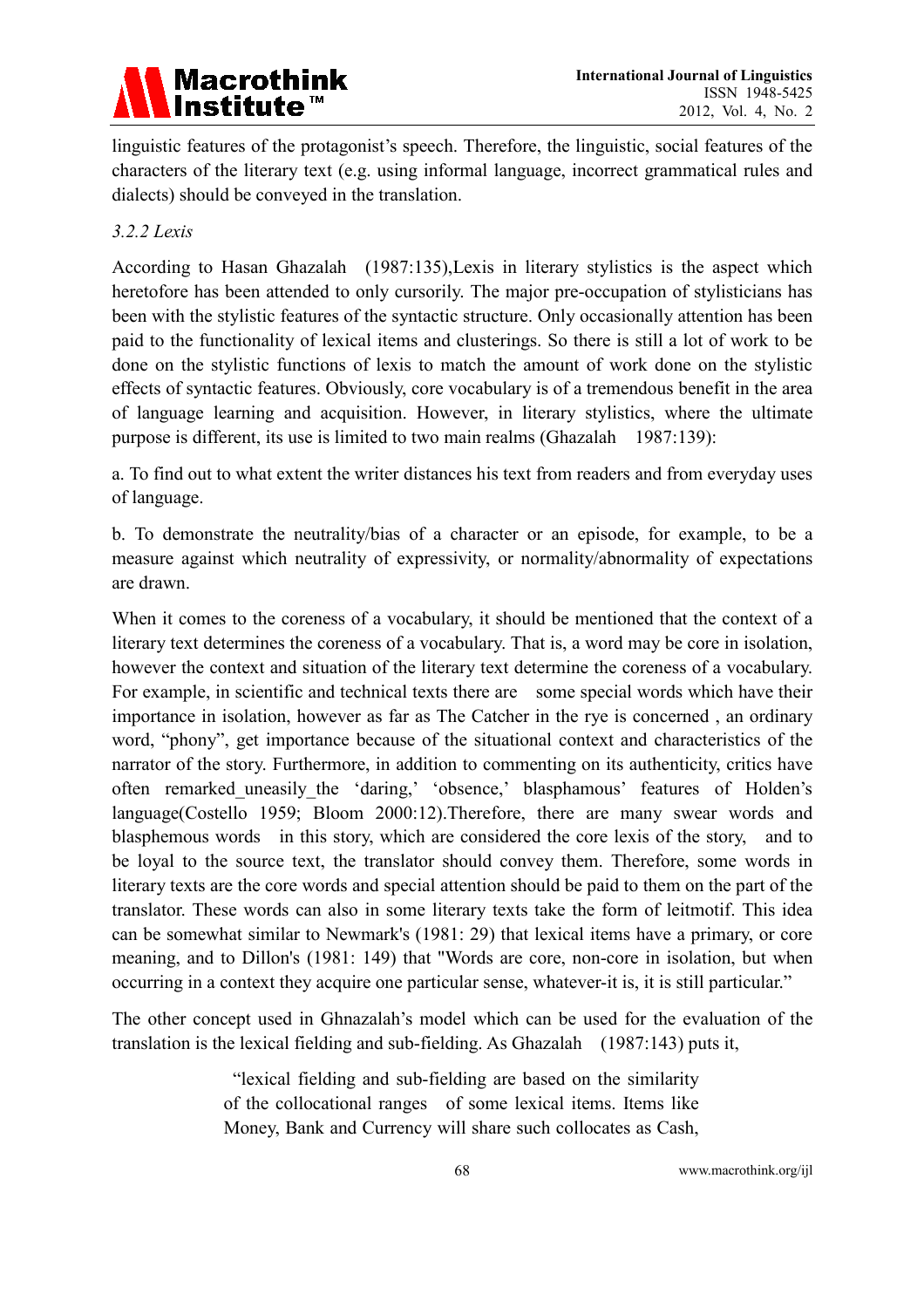

Cheque, Interest, Installment, Credit, Debit, Pay, and Exchange, whereas items like Insomnia, Establishment and Solubility do not share many collocates. So the former which overlap in their collocational ranges, can form a lexical field, while the latter cannot because they do not have such overlap of collocational ranges .The point of focus is not so much the sorting of lexical items into fields -which has to be intuitive- as the exploration of how they are mingled together and the functions produced by that. It must be pointed out here that, as Benson and Greaves (1981 ) put it, "Individual lexical items do not signal the field, but their clustering does."

In my opinion, these lexical fielding and subfielding can also be used by the evaluators of the translated texts. I mean some words in a text have common characteristics and they all contribute to the message of the text. For example, some words in the Catcher in the Rye which relates to the blasphemy can show the protagonist's or writer's view concerning the religion, so the translators or evaluators should consider these blasphemous words because they all convey a message .Along with the lexical fielding and subfielding, we can also have sentence fielding and subfielding. I will clarify my suggestion by providing an example from The Catcher in the Rye by Salinger .In this story the sentences such as "It really is" or "It really did" , "If you want to know the truth" ,which are the sentence fielding, and the word "phony" share some aspects. The protagonist of the story uses these words and sentences to mention that the adult world is full of lies and he tries to make others believe that he is telling the truth, and there is a difference between the adult world and teen's world (the adult world is full of lies); the translator of the literary texts like The Catcher in The Rye has a responsibility to convey these concepts as effectively as possible. Therefore, the fielding and subfielding can be at the level of the sentence and lexis, and these sentences and lexis fielding should be considered during the process of translation.

### **4. The proposed Model**

Considering all the ideas and facts mentioned in the previous parts of this paper, the stages for the evaluation of the translated texts in terms of stylistic features can be as follows.

### *4.1 First Stage*

- 1) Reading the original text to get the intuitive response it evokes
- 2) Reading the translated text to get the intuitive response it evokes
- 3) Defining the degree of similarity between the intuitive response evoked by the source text and target text. (Note 1)

### *4.2 Second Stage*

The second stage relates to the stylistic analysis and it is as follows: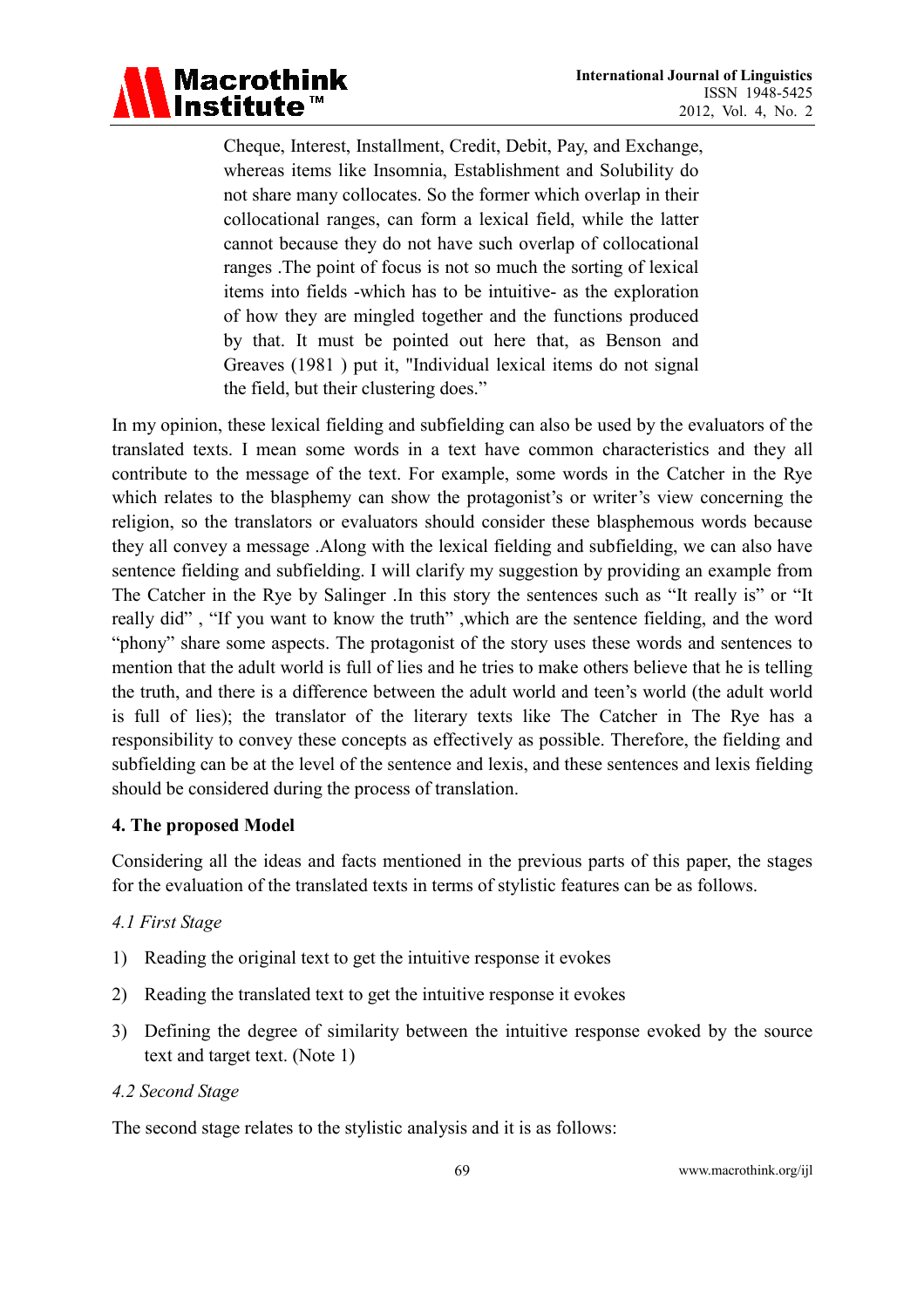

1) Determining the layout structuring of the source text

Investigating whether the layout structuring of the source text is conveyed appropriately in the target text or not

- 2) Determining the Core Lexis of the source text
- 3) Investigating whether the core lexis is conveyed appropriately in the target text or not.

### *4.3 The third Stage*

First it should be mentioned that the first stage is subjective evaluation and the second stage is objective evaluation. These evaluations are not binary opposite, but they are supplementary to each other. Generally speaking, through putting both the subjective and objective evaluation in the proposed model, this paper aims at filling the gap between the dichotomy of subjectivity and objectivity.

In this stage, the results of the first and second stage should be compared. The results of the both stages have their own significance and importance .If the results are the same, that is, both of them support a special translation, that source text is translated well stylistically. If the results of the two stages are not the same, it will be difficult to announce whether the text is translated well stylistically or not. However, since the second stage is the objective stage, it has superiority to the first stage, the subjective stage; the subjective stage can also take superiority over the objective stage when the focus is on the receiver of the translated text. In other words, the function imposed on the translation can determine the superiority of the subjective or objective stage. For example, in the religious countries, the officials may aim at providing a translation of The Catcher in the Rye in which the swear words are lost. So, the function of the translation is to eliminate the swear words. For evaluating this kind of translation, there is no need to compare the source with the target text, but the evaluator reads the translation (target text), and if he feels the swear words are lost ,the translation will be an appropriate translation .In this case, therefore, the subjectivity has superiority to the objectivity.

### **5. Discussion and Conclusion**

To evaluate a translation, we should focus on a specific aspect and it is wrong to make general judgments about a translation. In this study, it is tried to focus just on the stylistic aspect of a translation. Therefore, to provide a framework for the evaluators of the translation a model is proposed, which can be used by both the evaluators and translators. Bringing the first and second stages of the proposed model together, an appropriate stylistic interpretation of the text come into existence .The translator should bring these two stages together, if he is going to translate a text .The evaluator of the translation should also consider these two steps together, if he is going to evaluate a translated text. The process of stylistic interpretation will help the evaluator and translator to come to the correct linguistic and functional aspects of the text .It should be mentioned that the interpretation that an evaluator or translator can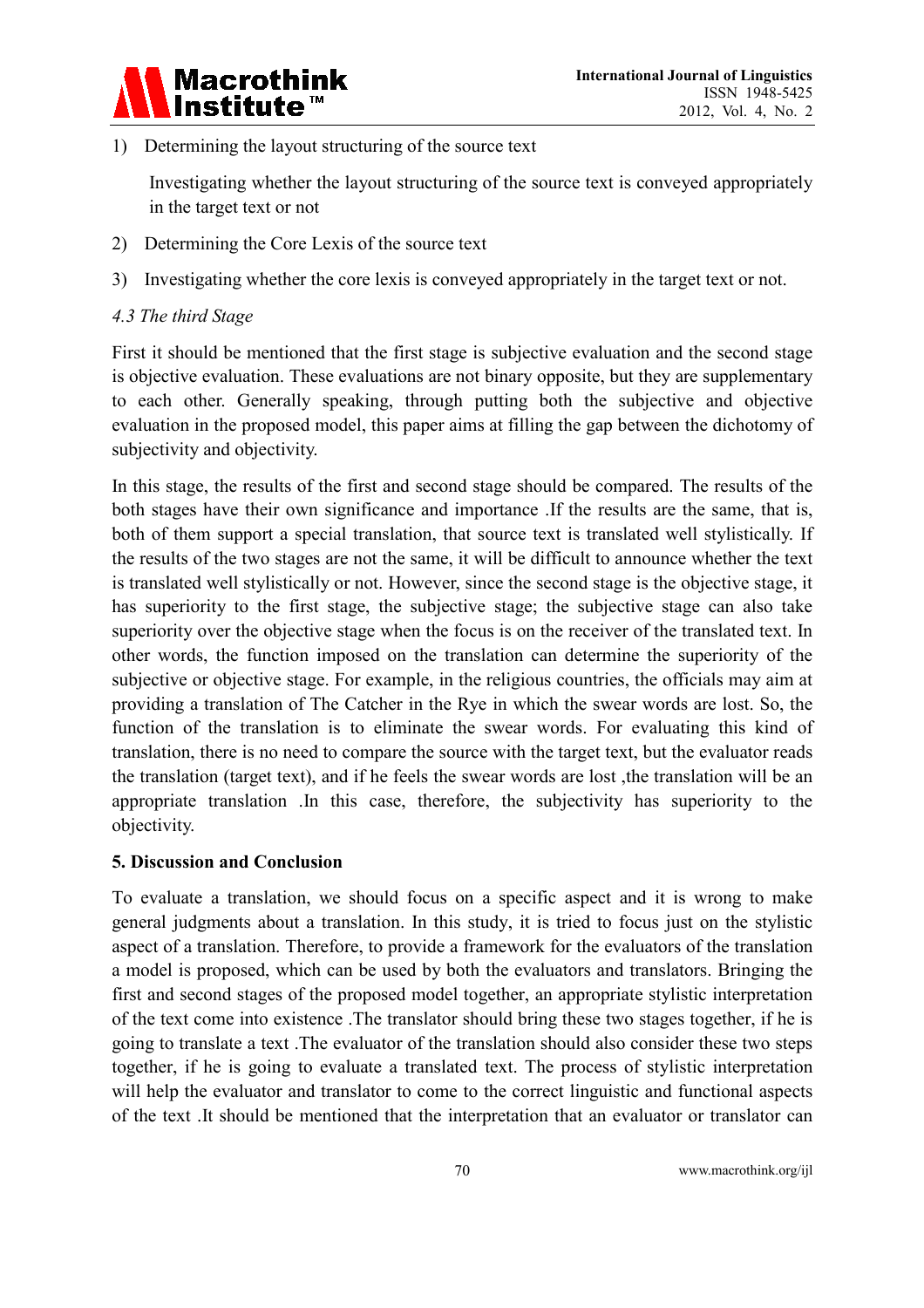

get from the stylistic analysis is not the final and sole interpretation that can be get from the literary text. As Brumfit and Burke (1986) puts it,

> "... a full and final reading of literature will never be achieved, but the more we read and the more we experience of life outside reading, of course, the more our reading and, re-reading is enriched. But it is enriched not merely at the level of language, but also at the level of form, structure of story, paragraphing, concept, and so on."

Furthermore, putting these two stages together a friendly relationship will develop between the evaluator and theory. The first stage, intuitive response, is the realm of the evaluator and the second stage, the objective analysis, which is called the stylistic analysis stage in this study, is the realm of theory which is developed by the linguistic scholars. Generally Speaking, considering the concept of intertexulaity we come to the conclusion that howness is much more important than whatness. It means that through conveying the howness by which a literary text is reported, we convey the ability of the writer in using the language of his own system of language. It doesn't mean that the content of the text is not important, but according to Katherina Reiss(2000) in literary texts the form has much more importance than the content of the source text .Finally, It should be mentioned that we shouldn't sacrifice the content for the form of the source text or vice versa.

### **References**

Arnold, Mathtew (1882). *Literature and science*, [Online] Available: http://homes.chass.utoronto.ca/~ian/arnold.htm

Barthes, R. (1976). *Writing Degree Zero*. Paris: Seuil, (Translated Version)

Benson, J., & Greaves, W (1981). *Field of Discourse: Theory and Application*. *Journal of Applied Linguistics*, vol. 2. No. 1,

Bloom, Harold (2000). *J.D.Salinger's The Catcher in the Rye*, Infobase Publishing, New York

Burke, S. J., & Brumfit, C (1986). *Is Literature 'Language? Or Is Language Literature?* in Brumfit, C. and Carter, R. (eds. ), (OUP), pp. 171-6.

Chukwuma Nnadi, Isidore (2010). *A linguistic stulistic analysis of Chukwuemeka Ike's Novels*, Unpublishe doctoral dissertation,University of Jos

Dillon, G. (1981). *Constructing Texts*. (Bloomington, Indiana UP).

Donald P. Costello (1995) . *The Language of The Catcher in the Rye*, *American Speech*, 34,

Enkvist, Gregory & Spencer. (1978). *On Defining Style.* In *Linguistics and Style*. Oxford: **OUP** 

Enkvist, N. E. (1973). *Linguistic Stylistics*. The Hague: Mouton Press